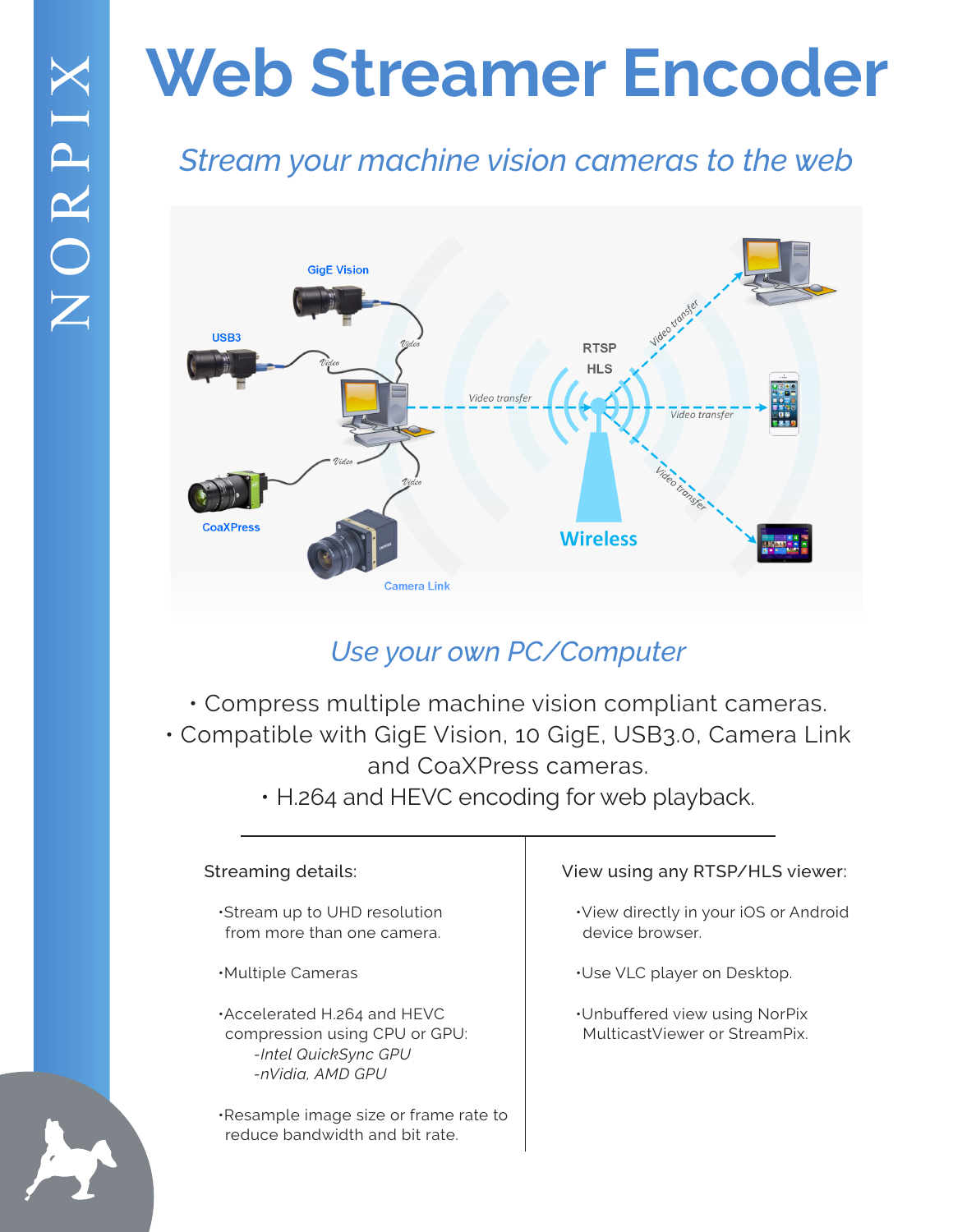## **Web Streamer Encoder**

## *Functionality*

Directly compatible with GigE Vision, 10 GigE, Camera Link, USB3 and CoaXPress cameras.

Video compression using H.264 or HEVC through wireless or wired connection.

Web based configuration coming soon.

Compatible with StreamPix for recording to disk in uncompressed format.

Store video from up to 12 cameras.

Use your own hardware. Compatible with any Intel core processor.

Record and Stream simultaneously using over 200 different machine vision cameras. Runs on native API's from all major camera OEM's.

Available as a StreamPix 7 Module or Independent Standalone Application.

Up to 12 GigE ports or 12 USB3 inputs.





**NorPix Inc.** 1751 Richardson, suite 6117 Montreal, Quebec Canada, H3K 1G6

Website: www.norpix.com Tech support: support@norpix.com

Admin: 514-846-0009, Ext. 23 Sales: 1-800-267-0699 or 514-846-0009, Ext: 22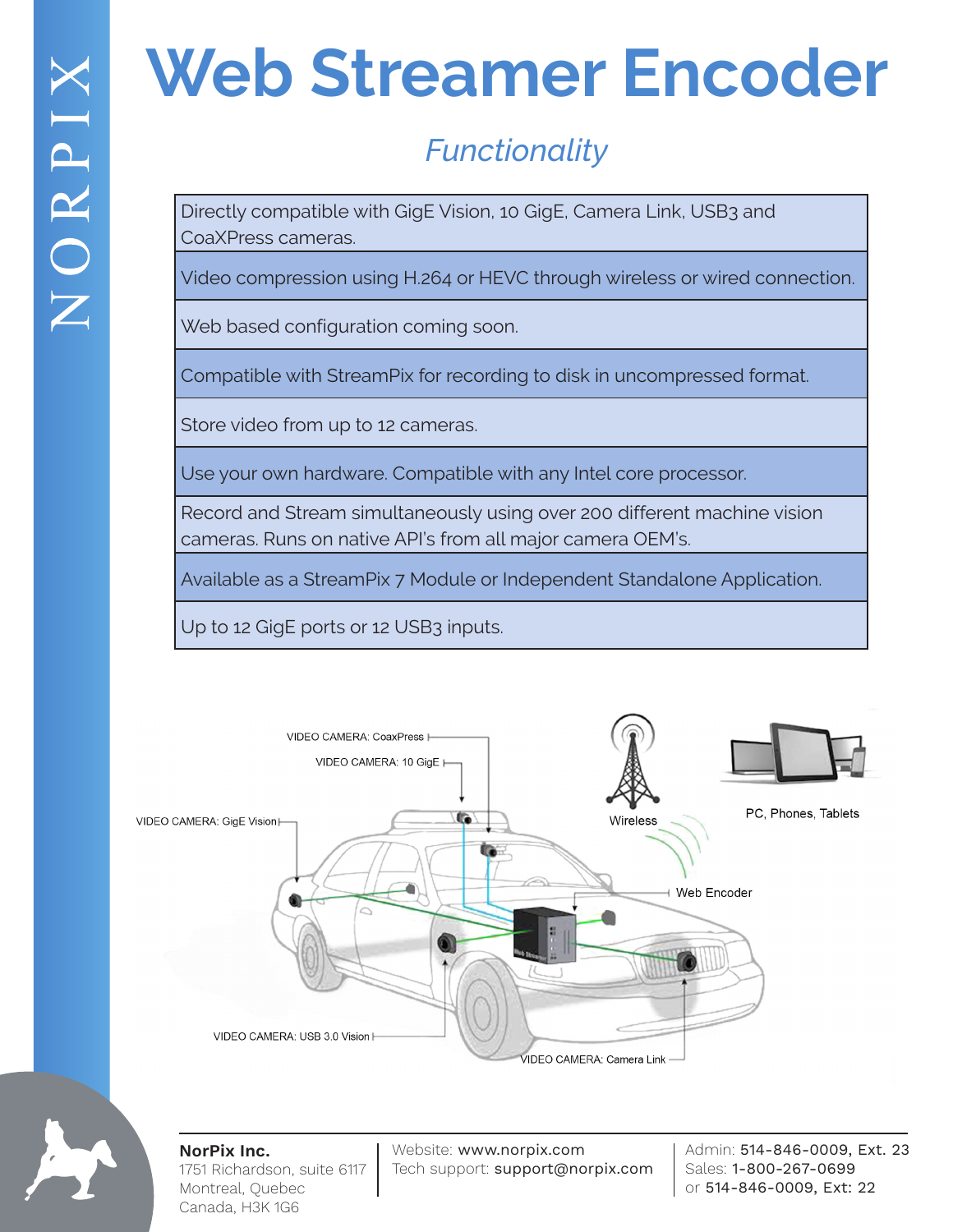# **Application Note:**

### *Underwater High-speed Web Streaming and multi-camera recording*

NorPix has developed a system for a military client providing underwater high-speed web streaming HD capture at 338 frames per second from 18 cameras simultaneously along with live streaming to a remote recording station.

The solution uses StreamPix Remote to manage 18 Emergent HS-2000 cameras in waterproof enclosures. The setup uses 5 PCs for uncompressed recording from up to 4 cameras each, 2 PCs for compressed recording, and one PC for remote control and real-time display. All camera-to-host connections are by 30- to 150-meter fiber optic cables, each on a 10GigE network.

### *Details of the system include:*

- Each of the front line computers records a total of 2.6 GB data/ second from four HD 1920×1080, 338 fps cameras in uncompressed RAW8 format.
- Every 24th frame is decimated to half resolution (960 x 540) and real-time H.264 compressed so that a live stream is delivered to 2 secondary remote recording stations at about 50 megabits/ second. The H.264 compression is GPU accelerated.



- The remote PC controls recording and playback, as well as gain, exposure, and white balance for each camera. It also allows control of focus and iris.
- Dual large monitors provide a tiled display of all cameras plus a large display of a selected camera directly on the 2 secondary recording stations.



#### **NorPix Inc.** 1751 Richardson, suite 6117 Montreal, Quebec Canada, H3K 1G6

Website: www.norpix.com Tech support: support@norpix.com